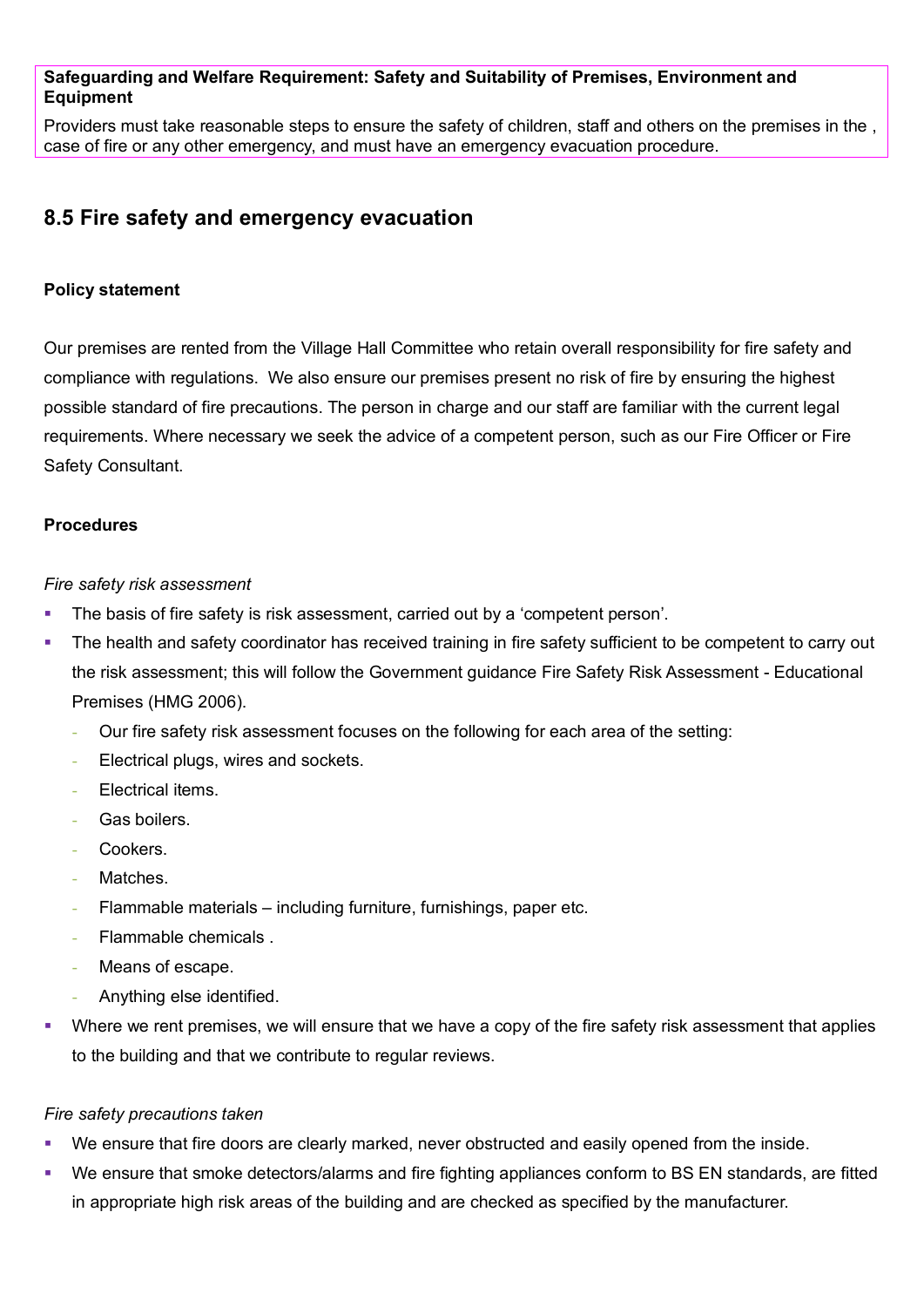# **Safeguarding and Welfare Requirement: Safety and Suitability of Premises, Environment and Equipment**

Providers must take reasonable steps to ensure the safety of children, staff and others on the premises in the , case of fire or any other emergency, and must have an emergency evacuation procedure.

We have all electrical equipment checked annually by a qualified electrician. Any faulty electrical

equipment is taken out of use and either repaired or replaced.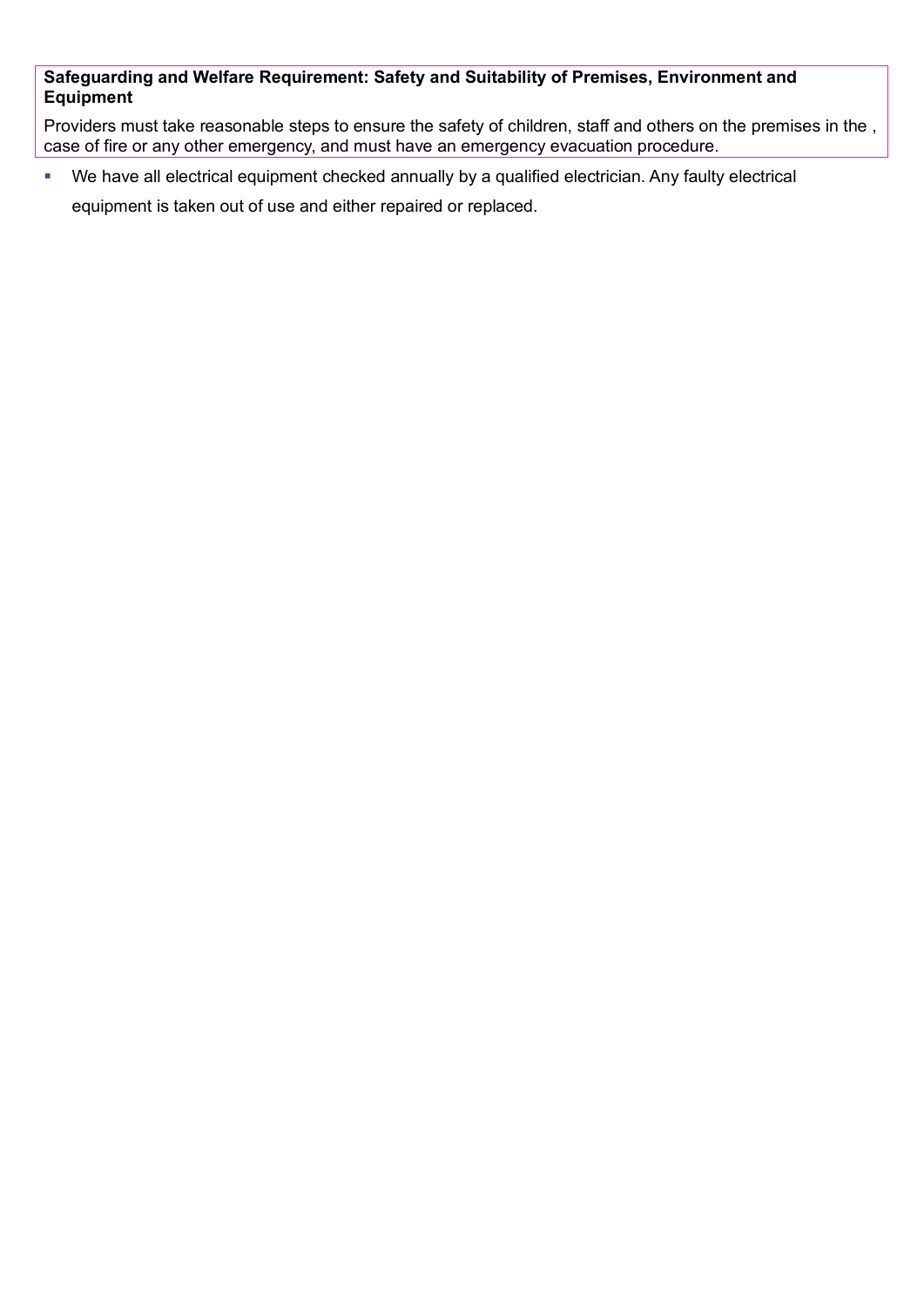- We ensure sockets are covered. Our emergency evacuation procedures are approved by the Fire Safety Officer and are:
	- clearly displayed in the premises;
	- explained to new members of staff, volunteers and parents; and
	- practised regularly, at least once every term.
- Records are kept of fire drills and of the servicing of fire safety equipment.

# *Emergency evacuation procedure*

Every setting is different and the evacuation procedure will be suitable for each setting. It must cover procedures for practice drills including:

- How children are familiar with the sound of the fire alarm.
- How the children, staff and parents know where the fire exits are.
- How children are led from the building to the assembly point.
- How children will be accounted for and who by.
- How long it takes to get the children out safely.
- Who calls the emergency services, and when, in the event of a real fire.
- How parents are contacted.

## *Fire drills*

We hold fire drills termly and record the following information about each fire drill in the fire drill record book:

- The date and time of the drill
- Number of adults and children involved.
- How long it took to evacuate.
- **•** Whether there were any problems that delayed evacuation.
- Any further action taken to improve the drill procedure.

## **Legal framework**

Regulatory Reform (Fire Safety) Order 2005

## **Further guidance**

**Fire Safety Risk Assessment - Educational Premises (HMG 2006)** 

| This policy was adopted by       | <b>Costock Pre-school</b> | (name of provider) |
|----------------------------------|---------------------------|--------------------|
| On                               | <b>March 2020</b>         | (date)             |
| Date to be reviewed              | January 2021              | (date)             |
| Signed on behalf of the provider |                           |                    |